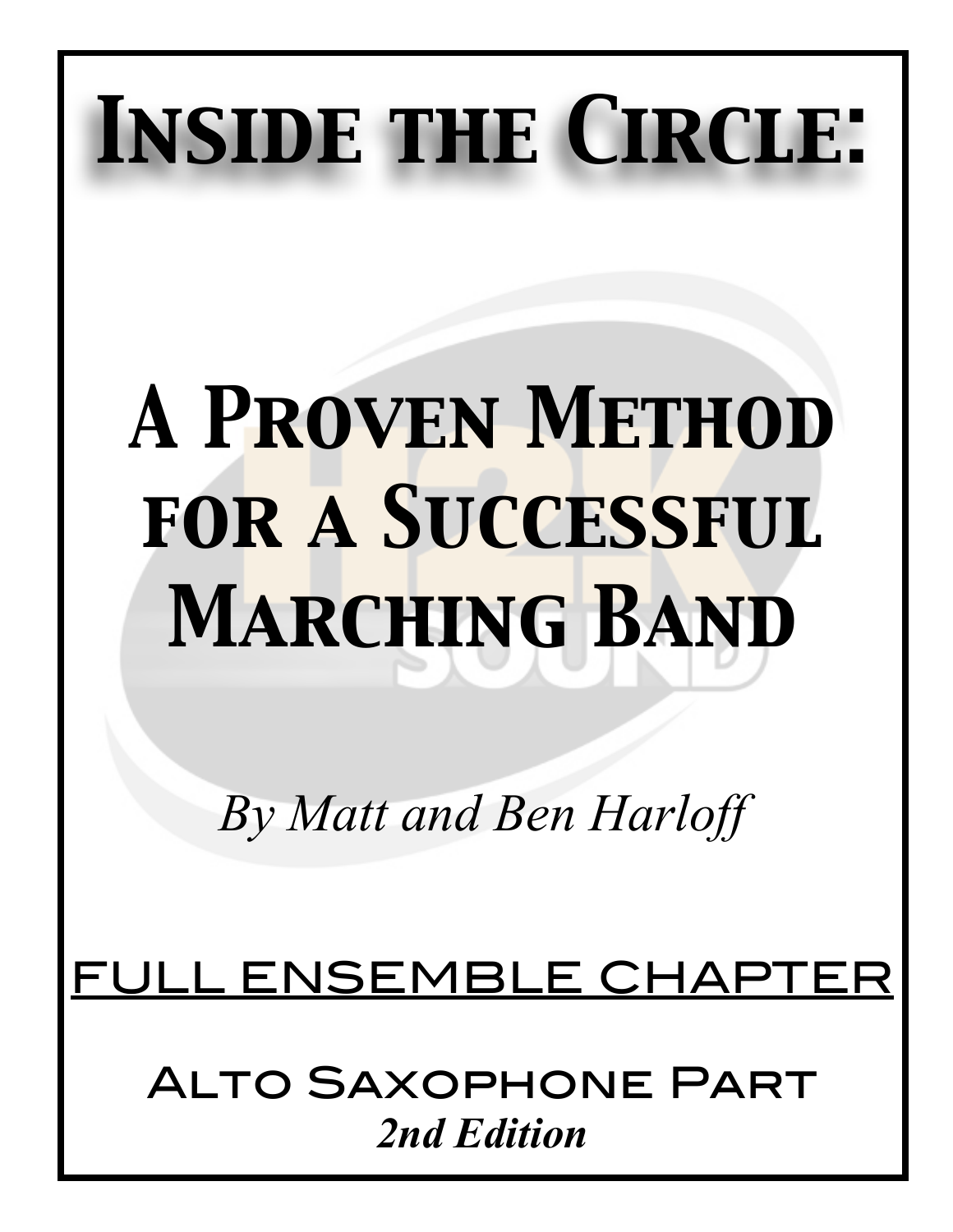*by Matt and Ben Harloff*

## TABLE OF CONTENTS

| <b>Breathing Exercises</b>                                                     | Page 3             |
|--------------------------------------------------------------------------------|--------------------|
| Long Tones                                                                     | Page 4             |
| -9 Count Tones on F Concert:                                                   | Page 4             |
| -9 Count Tones on Bb Concert:                                                  | Page 4             |
| -8 Count Tones on F Concert:                                                   | Page 4             |
| -8 Count Tones on Bb Concert:                                                  | Page 5             |
| -Release Exercise on F Concert:                                                | Page 5             |
| Stagger Breathing                                                              | Page 6             |
| <b>Flexibility/Scales</b>                                                      | Page 7             |
| -Flexibility Exercise #1:                                                      | Page 7             |
| -Flexibility Exercise #2:                                                      | Page 7             |
| -Flexibility Exercise #3:                                                      | Page 8             |
| -Flexibility Exercise #4:                                                      | Page 9             |
| Note Length/Shape Exercise                                                     | Page 10            |
| <b>Show Articulation Examples</b>                                              | Page 12            |
| -Basic 8 Staccato Eighth Notes:                                                | Page 12            |
| -Show Articulation Example #1:                                                 | Page 12            |
| -Show Articulation Example #2:                                                 | Page 13            |
| -Show Articulation Example #3:                                                 | Page 13            |
| <b>Tuning Exercises</b>                                                        | Page 15            |
| -Ensemble Fundamental Tuning Exercise:                                         | Page 15            |
| -Just IntonationTuning Exercises:                                              | Page 16            |
| -Bb Major Scale:                                                               | Page 16            |
| -Bb Major Chord, F Major Chord, C Major Chord, Eb Major Chord, Ab Major Chord: | Page 16            |
| -G Minor Scale:                                                                |                    |
| -G Minor Chord, D Minor Chord, A Minor Chord, C Minor Chord, F Minor Chord:    | Page 17<br>Page 17 |
|                                                                                |                    |
| <b>Tuning Charts</b>                                                           | Page 18            |
| Chorales                                                                       | Page 20            |
| -"O Sacred Head Now Wounded" by JS Bach:                                       | Page 20            |
| -"Be Thou My Vision":                                                          | Page 20            |
| -"Faith of Our Fathers" by H Hemy:                                             | Page 20            |
| <b>Full Volume</b>                                                             | Page 21            |
| -Excerpt $#1$ :                                                                | Page 21            |
| -Excerpt #2:                                                                   | Page 21            |
| -Excerpt $#3$ :                                                                | Page 21            |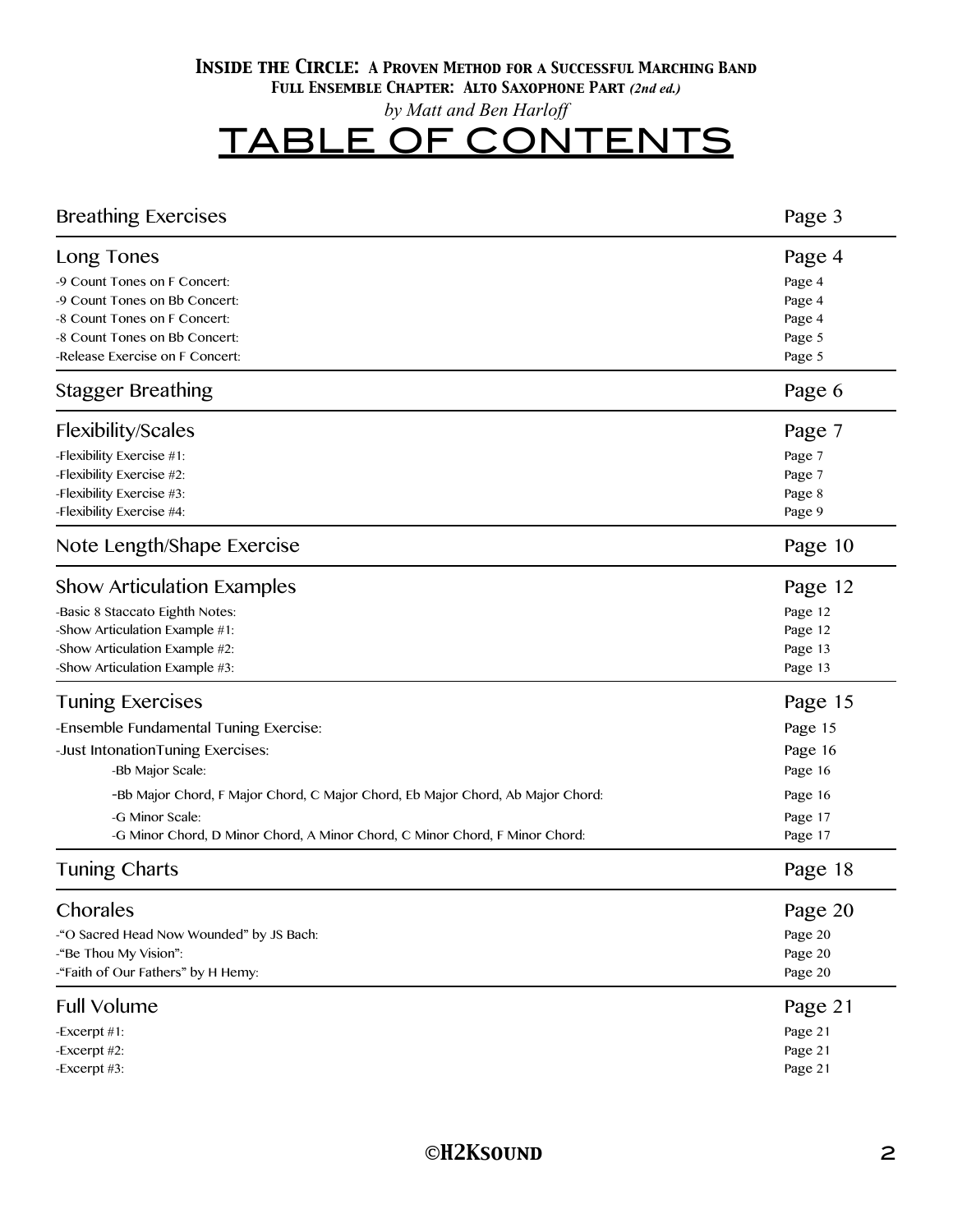## **Breathing Exercises**

## **Breathing Exercise #1: Smooth and Slow**

Inhale 8-Exhale 8(repeats), Inhale 6-Exhale 6 (repeats), Inhale 4-Exhale 4 (repeats)

### **Breathing Exercise #2: Slow to Fast**

Inhale 8-Exhale 8 (repeats), Inhale 7-Exhale 7 (repeats), Inhale 6-Exhale 6 (repeats), 5, 4, 3, 2, 1

## **Breathing Exercise #3: Fast to Slow**

Inhale 1-Exhale 1 (repeats), Inhale 2-Exhale 2 (repeats), Inhale 3-Exhale 3 (repeats), 4, 5, 6, 7, 8

## **Breathing Exercise #4: Expand In/Contract Out**

Inhale 8 Counts, Hold 10 seconds and sip small breaths, Exhale 1 count, Hiss 10 seconds, Inhale 1 Count, Exhale 1 Count, Relax

## **Breathing Exercise #5: Dynamic Breathing**

Sustain a piano Dynamic level for 4-8 counts, Rest for 4 counts (repeats) Sustain a Mezzo Forte Dynamic level for 4-8 counts, Rest for 4 counts (repeats) Sustain a Fortissimo Dynamic level for 4-8 counts, Rest for 4 counts (repeats)

## **Breathing Exercise #6: Long Tone Exercise**

Perform any of the Long Tone Exercises as a breathing exercise.

### **Breathing Exercise #7: Note Length/Shape Exercise**

Perform any of the Note Length/Shape Exercises as a breathing exercise.

## **Breathing Exercise #8: Show Excerpts**

Choose an excerpt from your show and perform it as a breathing exercise.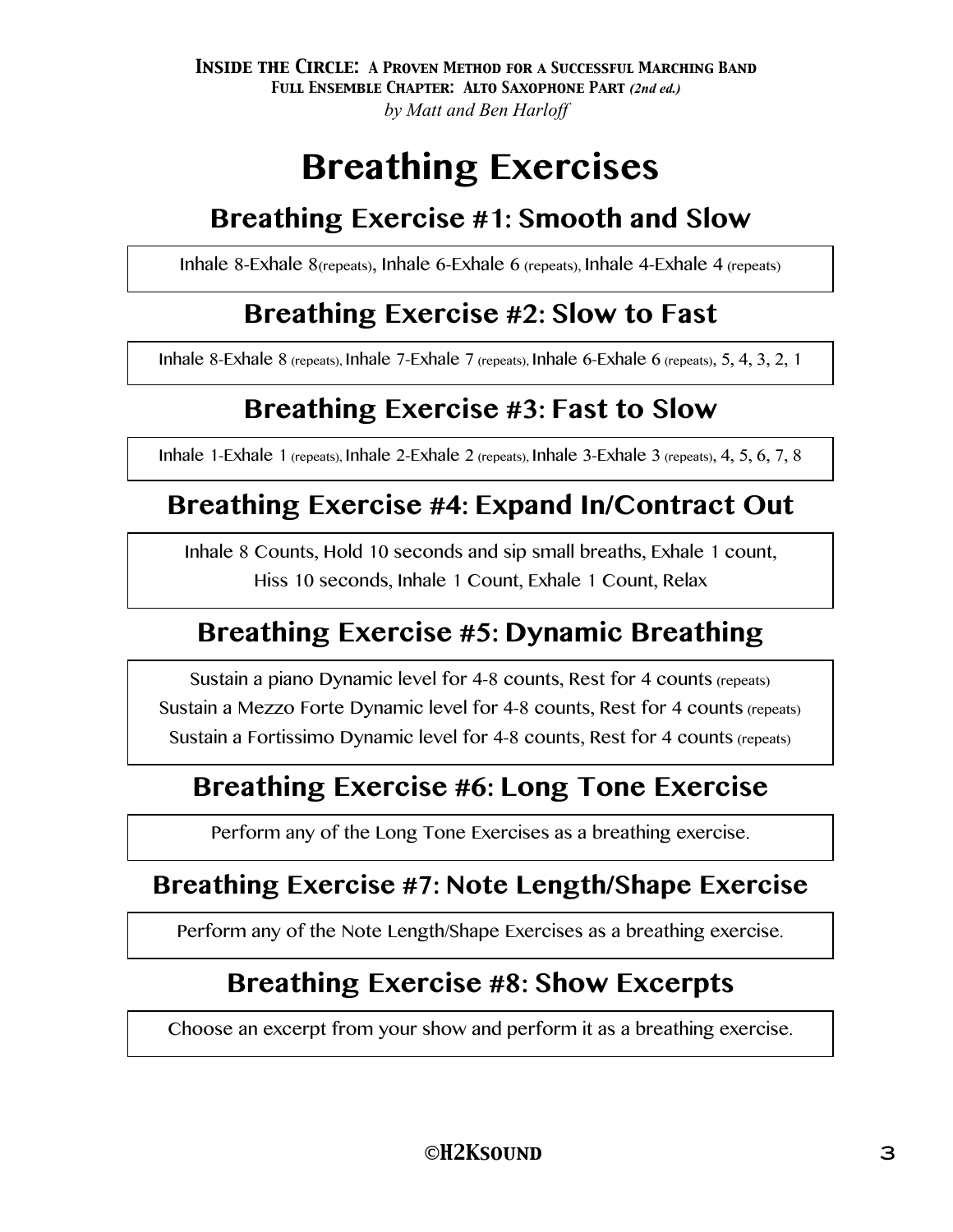#### *Inside the Circle: A Proven Method for a Successful Marching Band*

*Full Ensemble Chapter: Alto Saxophone Part (2nd ed.)*

*by Matt and Ben Harloff*



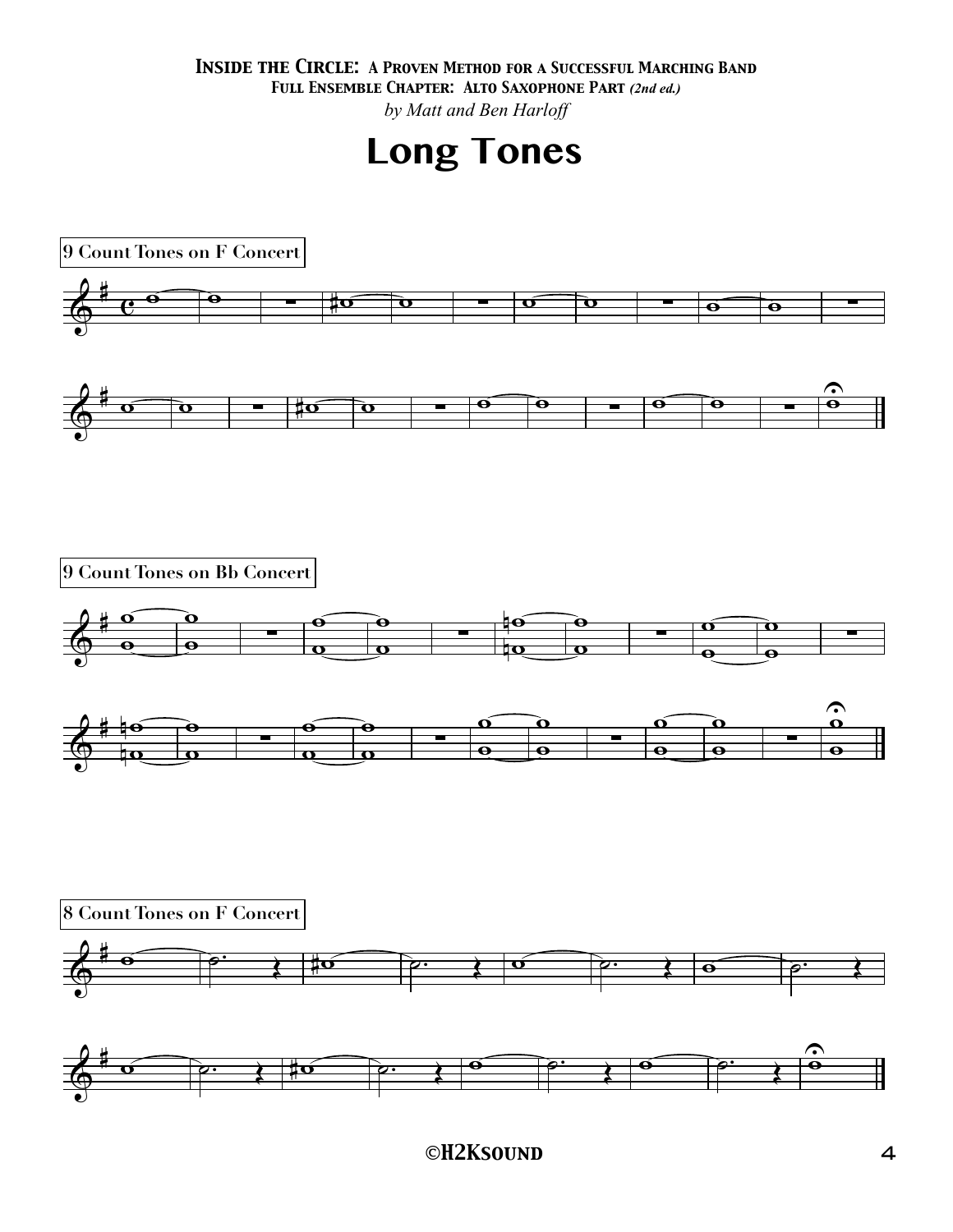*by Matt and Ben Harloff*

Long Tones

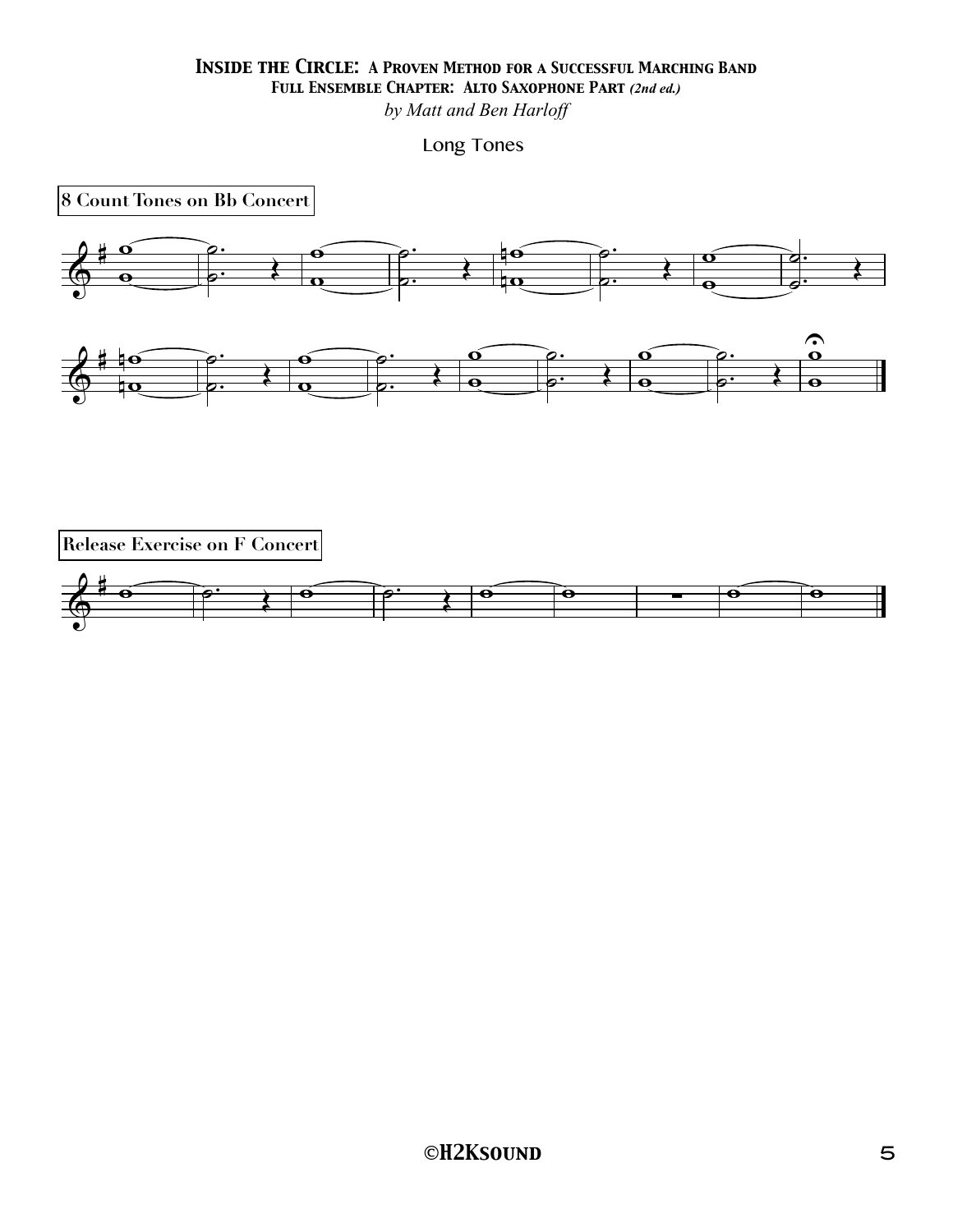*by Matt and Ben Harloff*

## **Stagger Breathing Exercises**



 *©H2Ksound* 6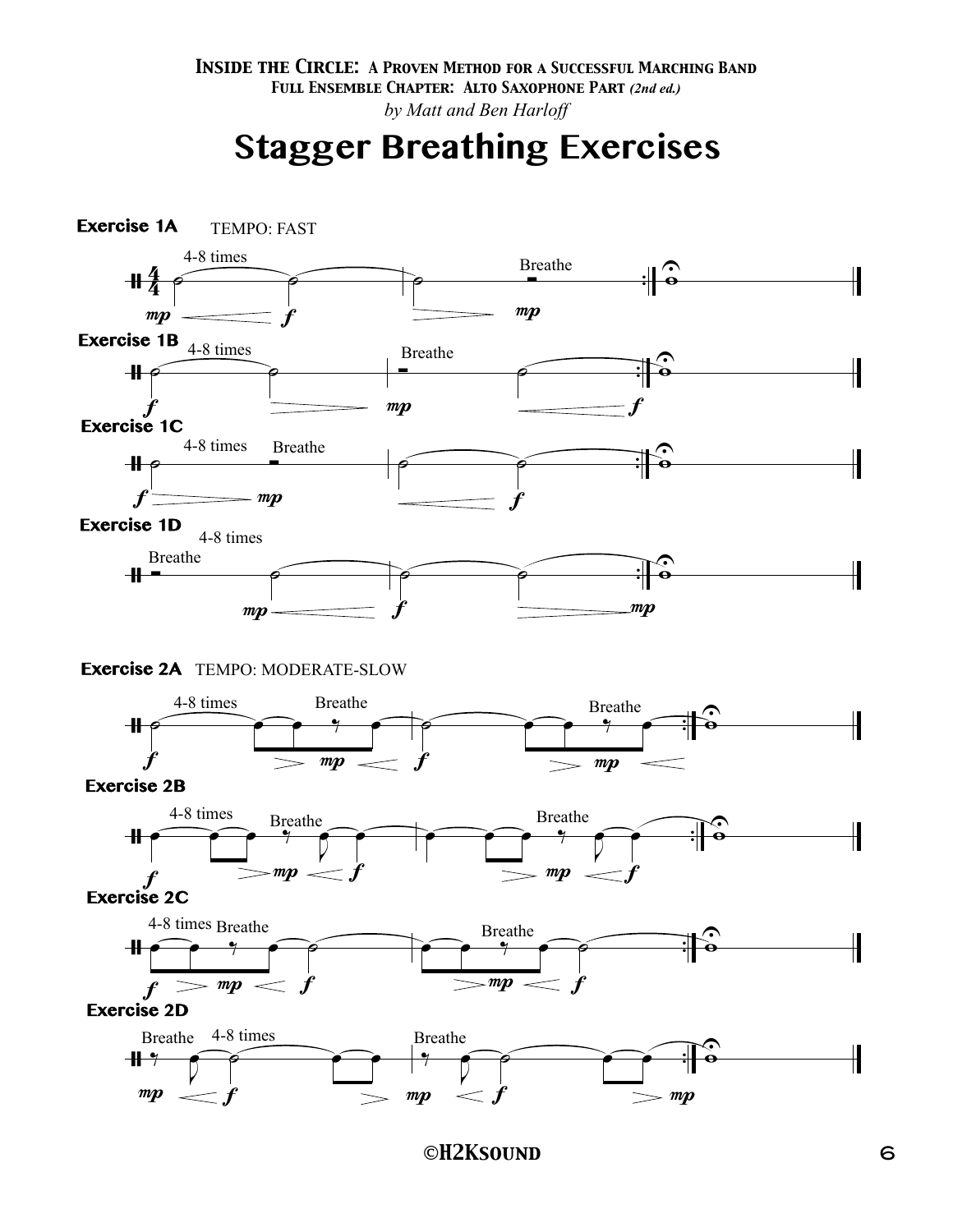*by Matt and Ben Harloff*

**Flexibility / Scales**

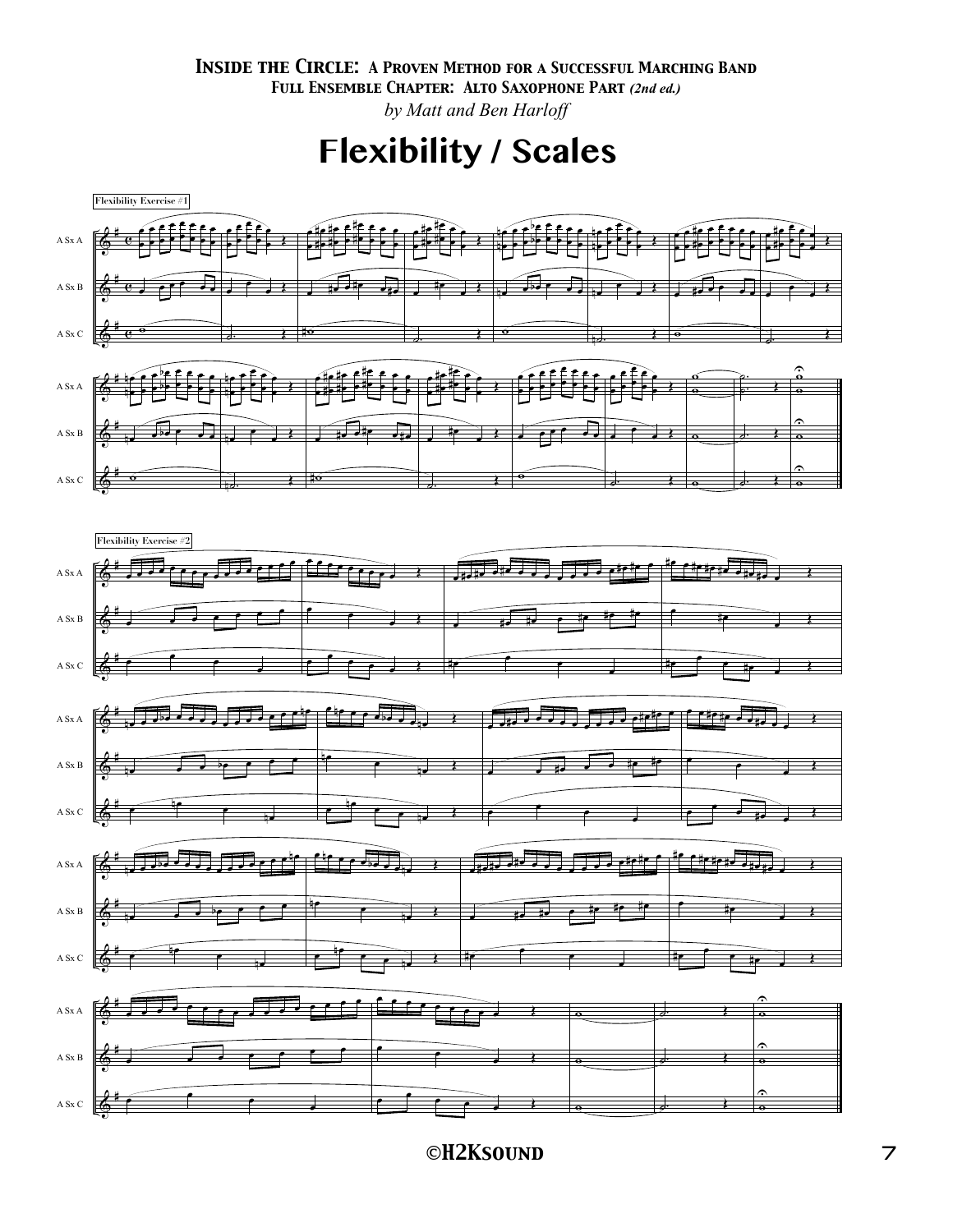*by Matt and Ben Harloff*

Flexibility / Scales







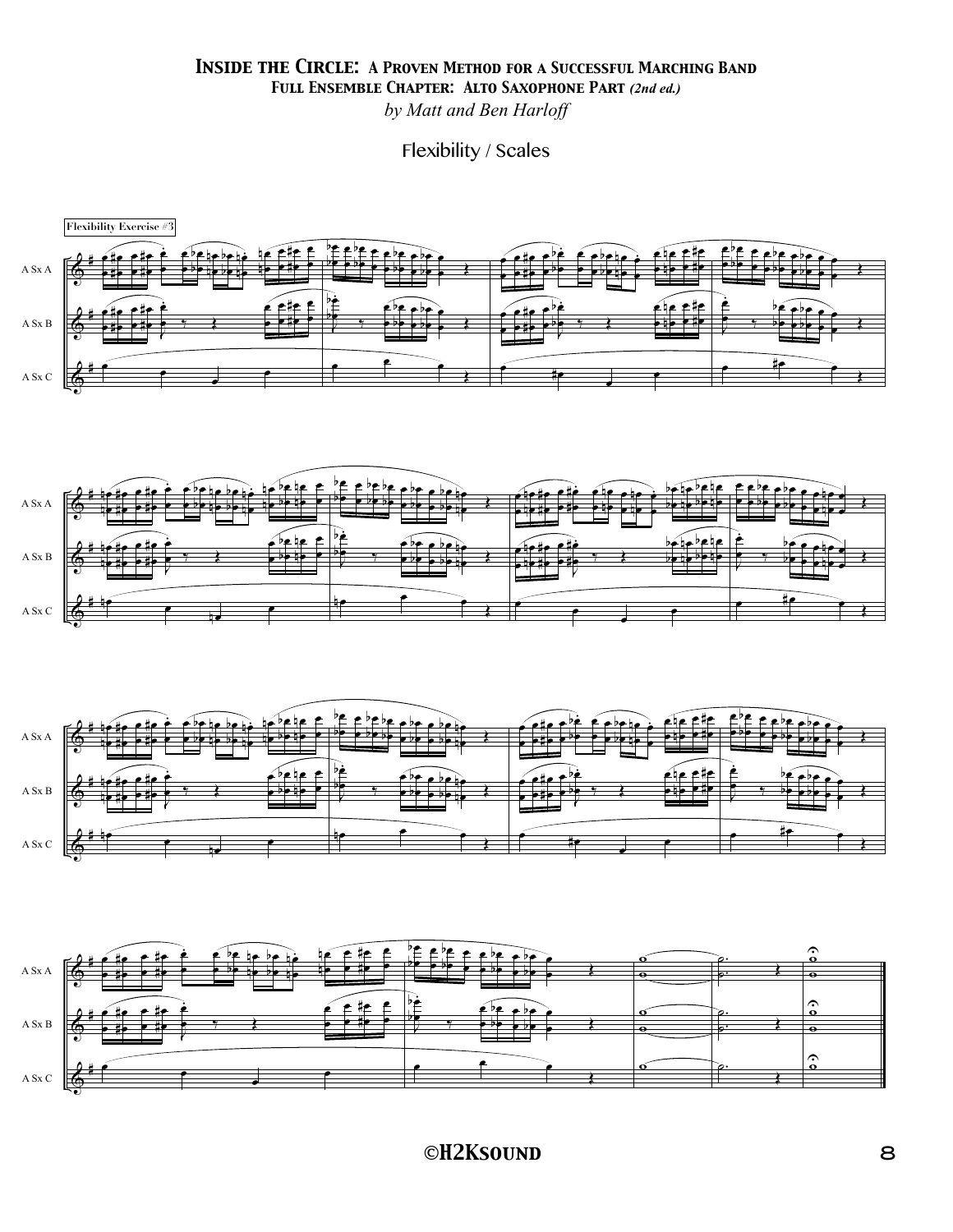*by Matt and Ben Harloff*

Flexibility / Scales







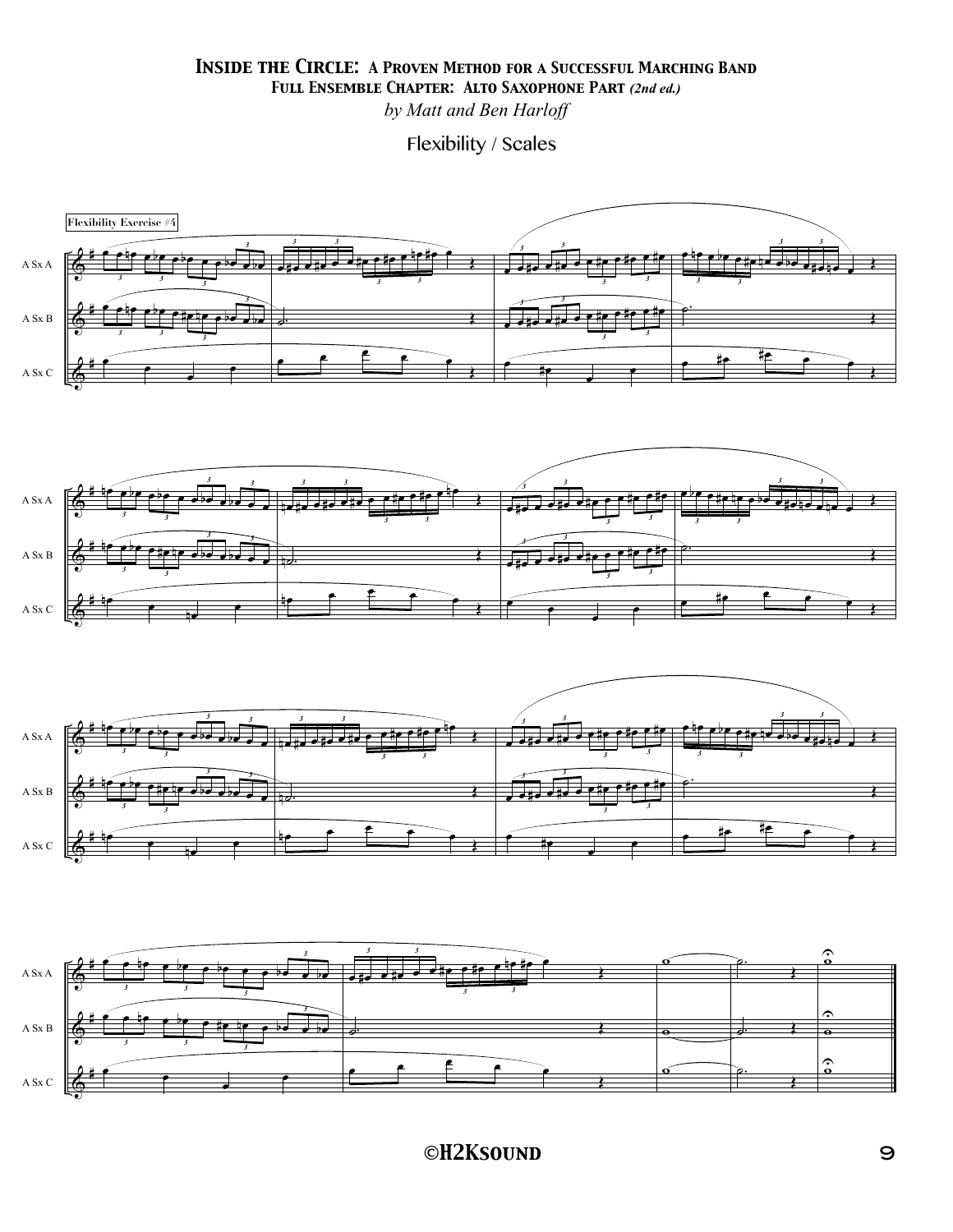## Note Length / Shape Exercise

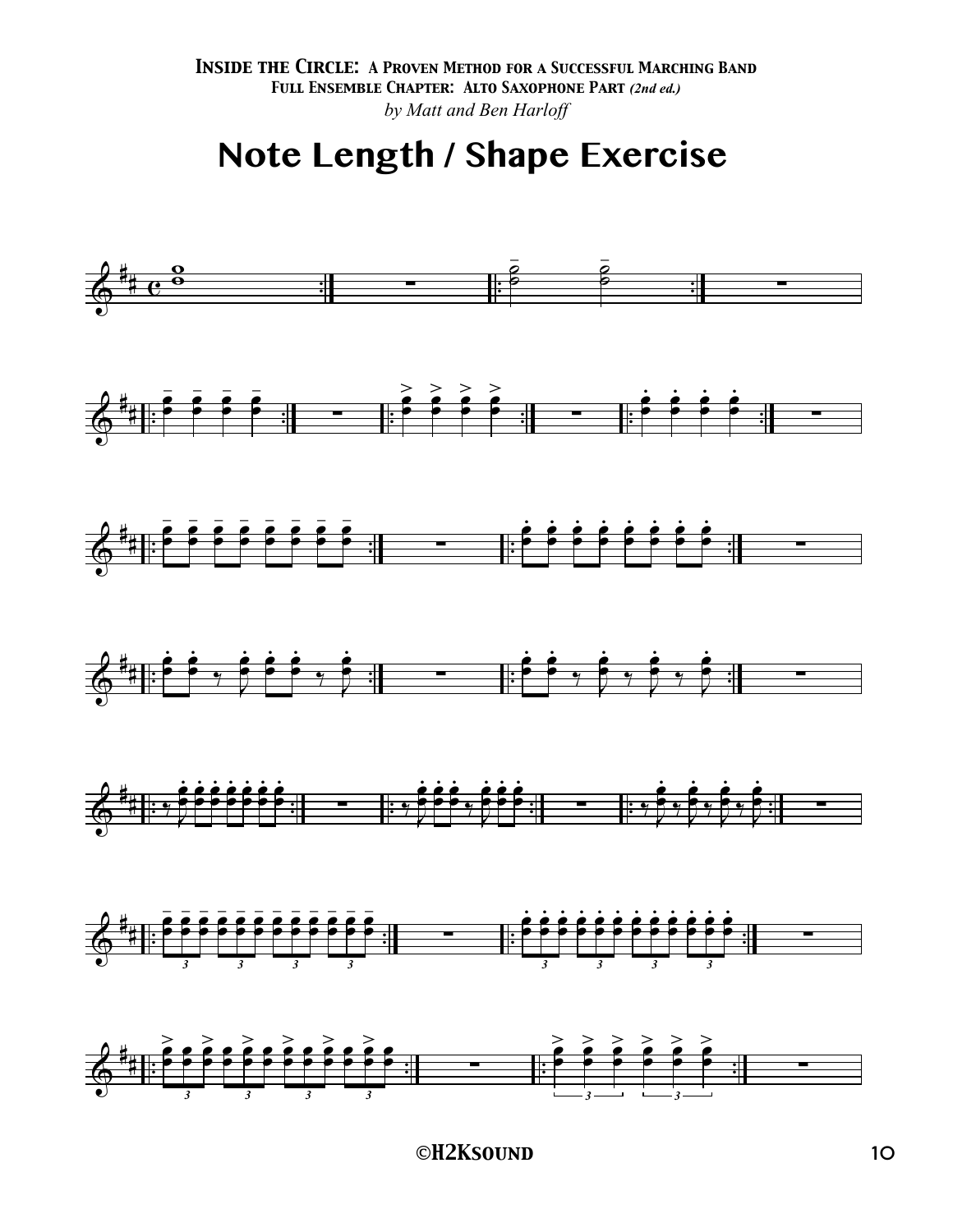#### **INSIDE THE CIRCLE: A PROVEN METHOD FOR A SUCCESSFUL MARCHING BAND** FULL ENSEMBLE CHAPTER: ALTO SAXOPHONE PART (2nd ed.) by Matt and Ben Harloff

Note Length / Shape Exercise

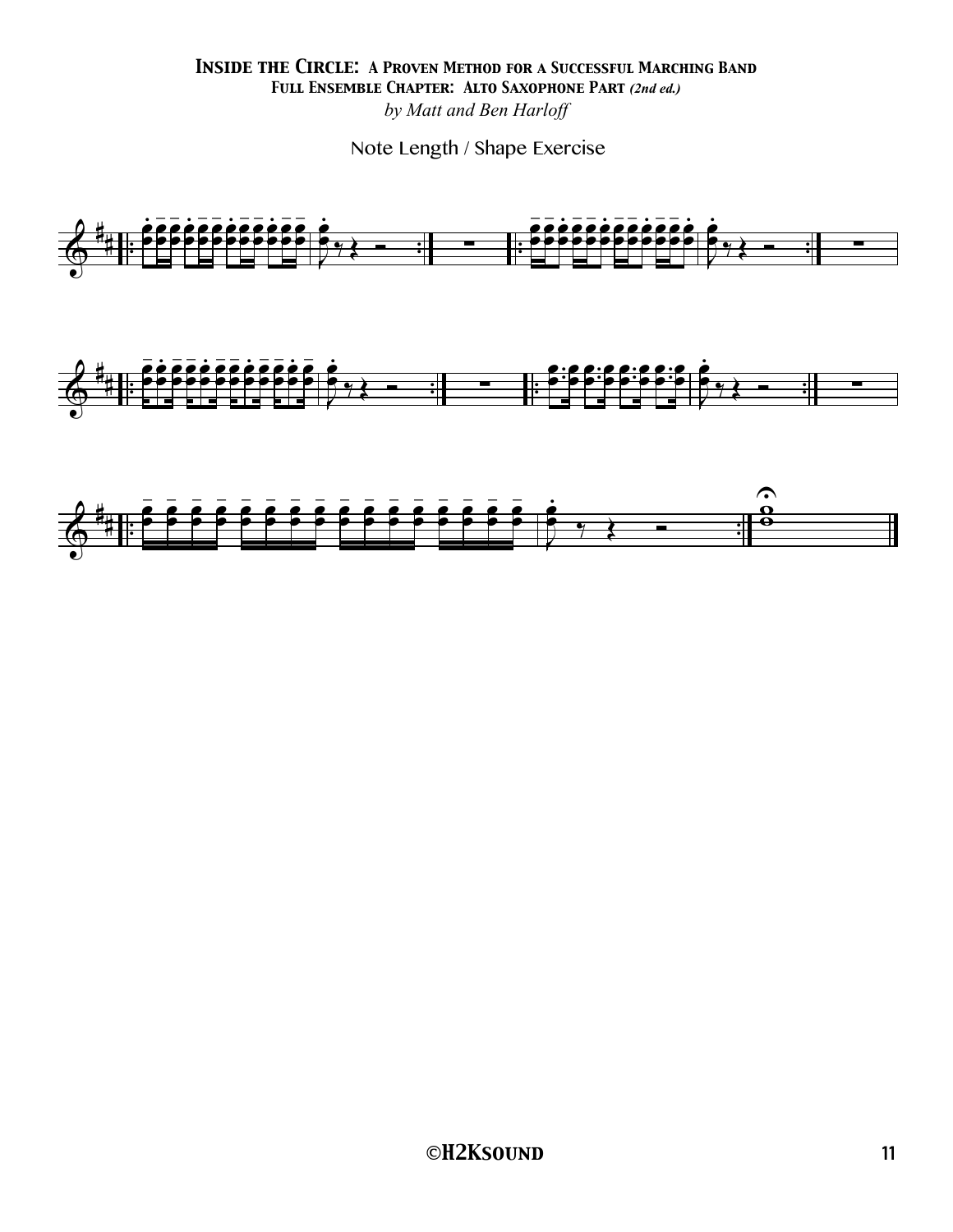## **Show Articulation Examples**

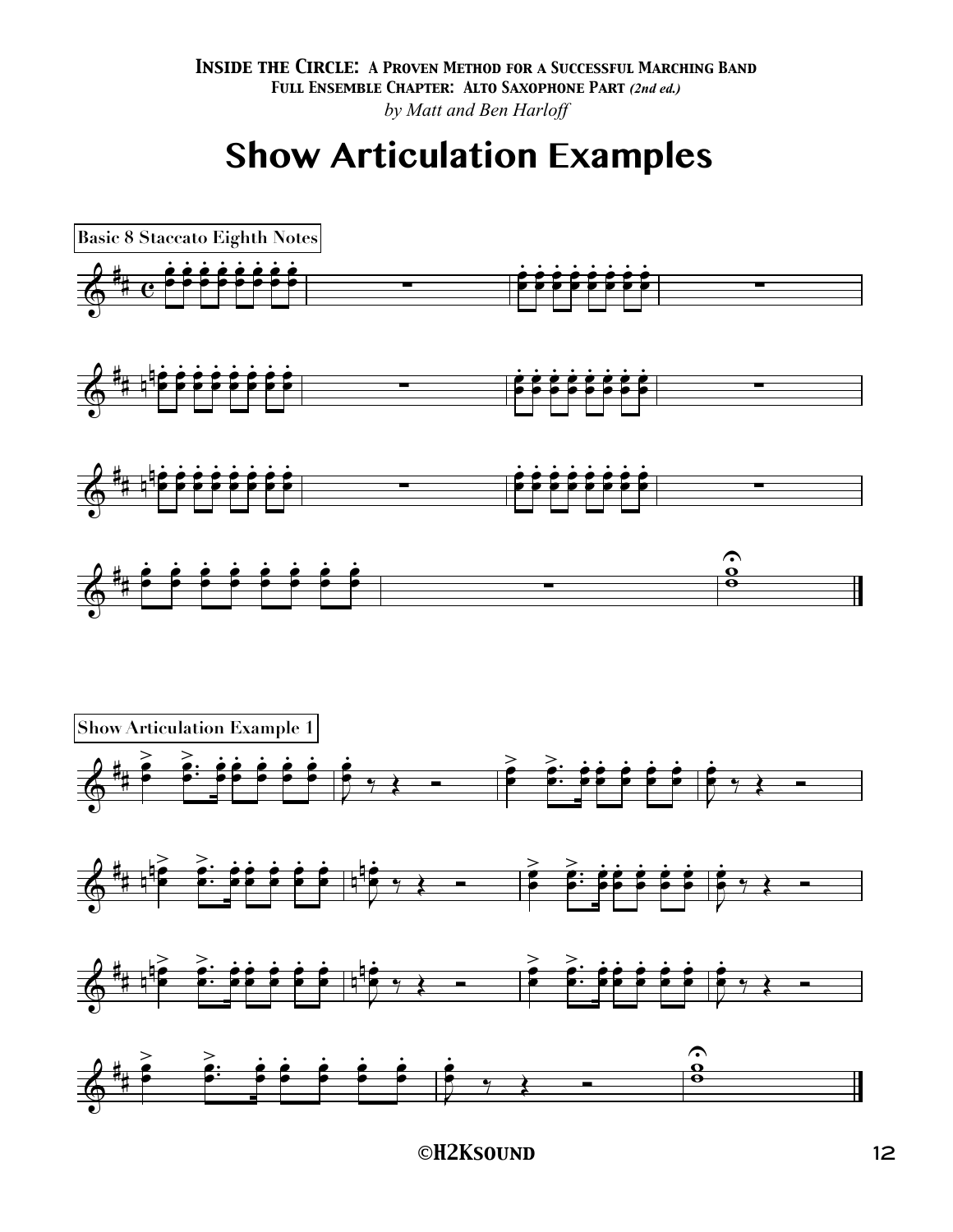#### **INSIDE THE CIRCLE: A PROVEN METHOD FOR A SUCCESSFUL MARCHING BAND** FULL ENSEMBLE CHAPTER: ALTO SAXOPHONE PART (2nd ed.) by Matt and Ben Harloff

#### **Show Articulation Examples**

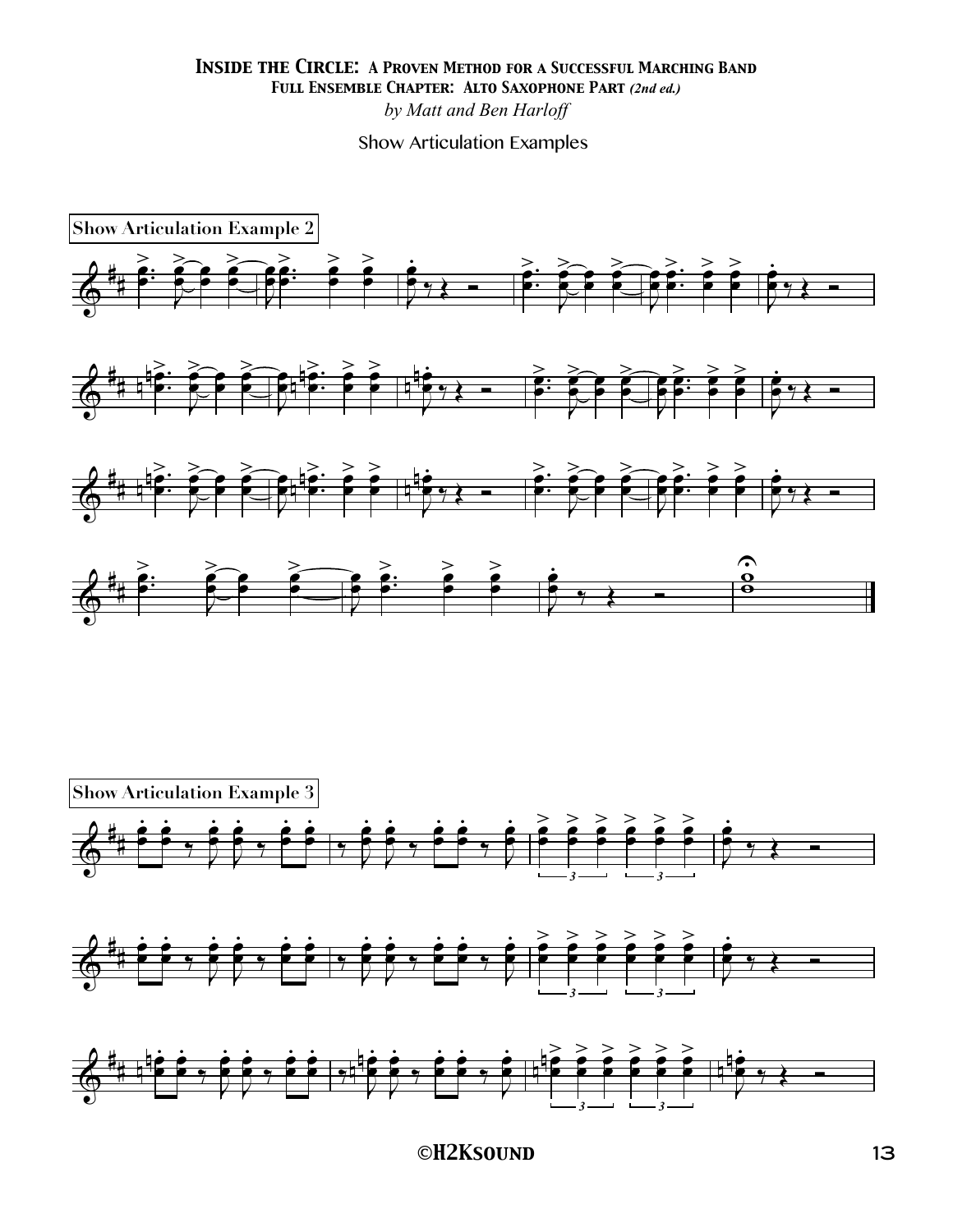*Inside the Circle: A Proven Method for a Successful Marching Band Full Ensemble Chapter: Alto Saxophone Part (2nd ed.) by Matt and Ben Harloff*

Show Articulation Examples

![](_page_13_Figure_2.jpeg)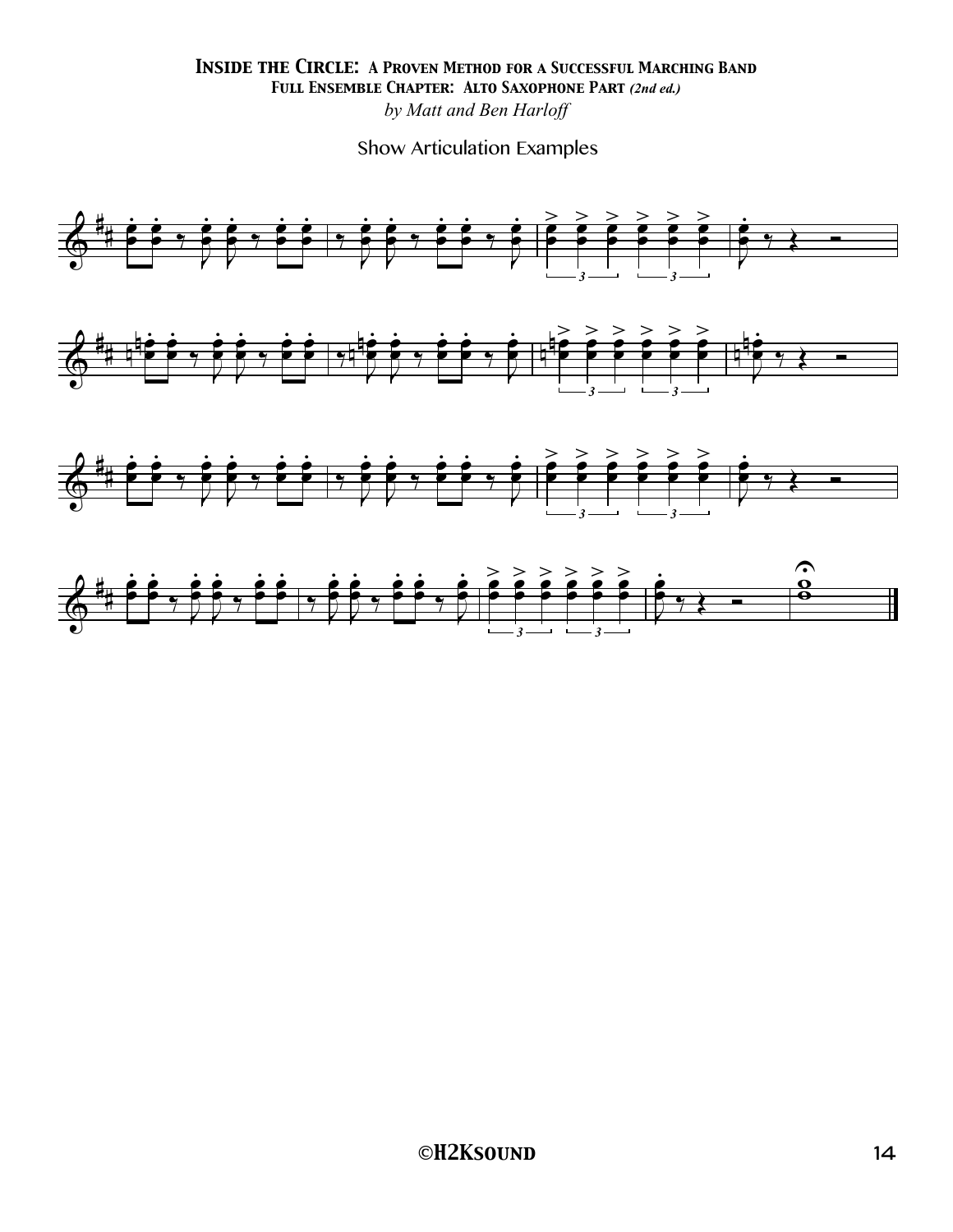## **Ensemble Fundamental Tuning Exercise**

![](_page_14_Figure_2.jpeg)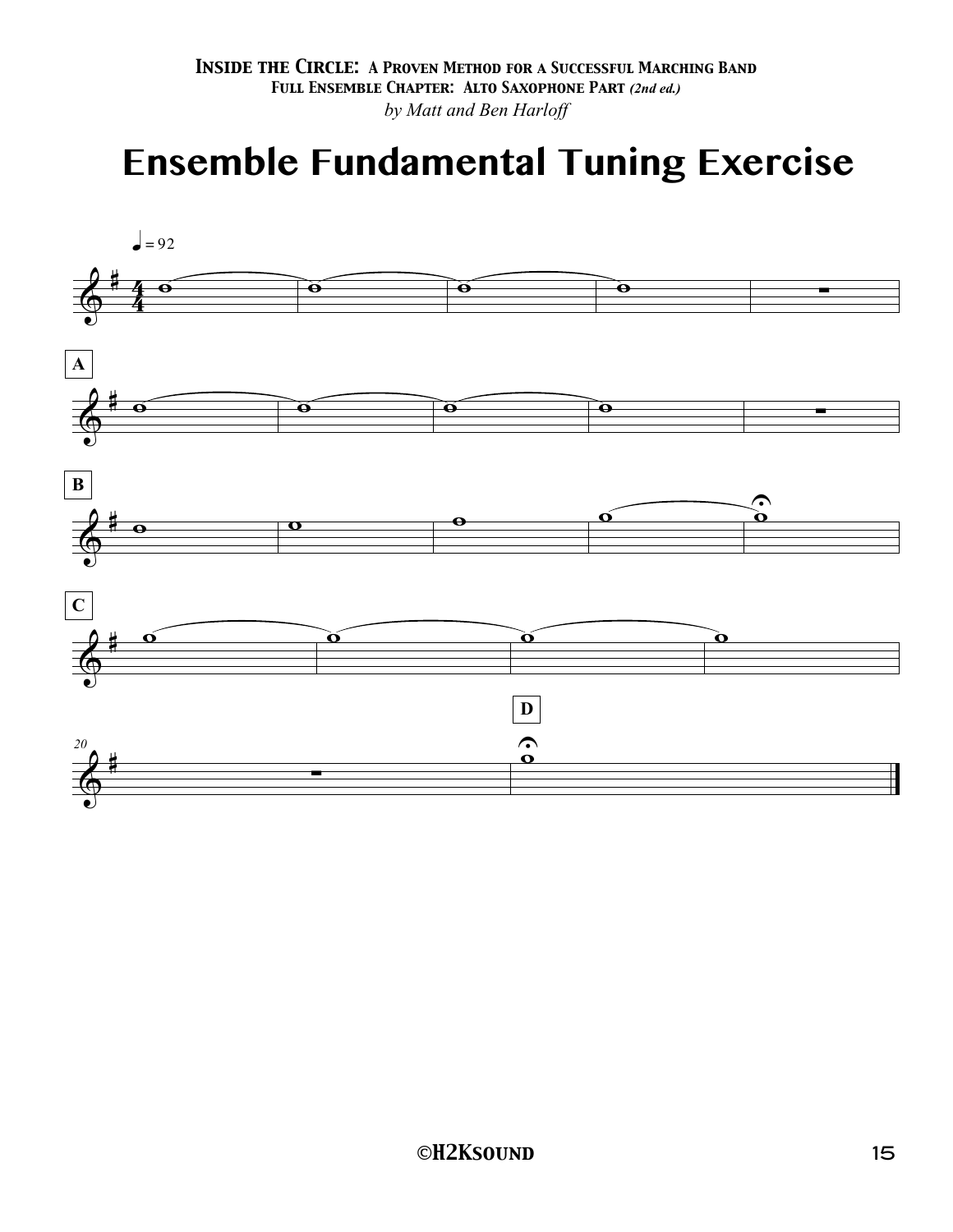## **Just Intonation Tuning Exercises**

![](_page_15_Figure_2.jpeg)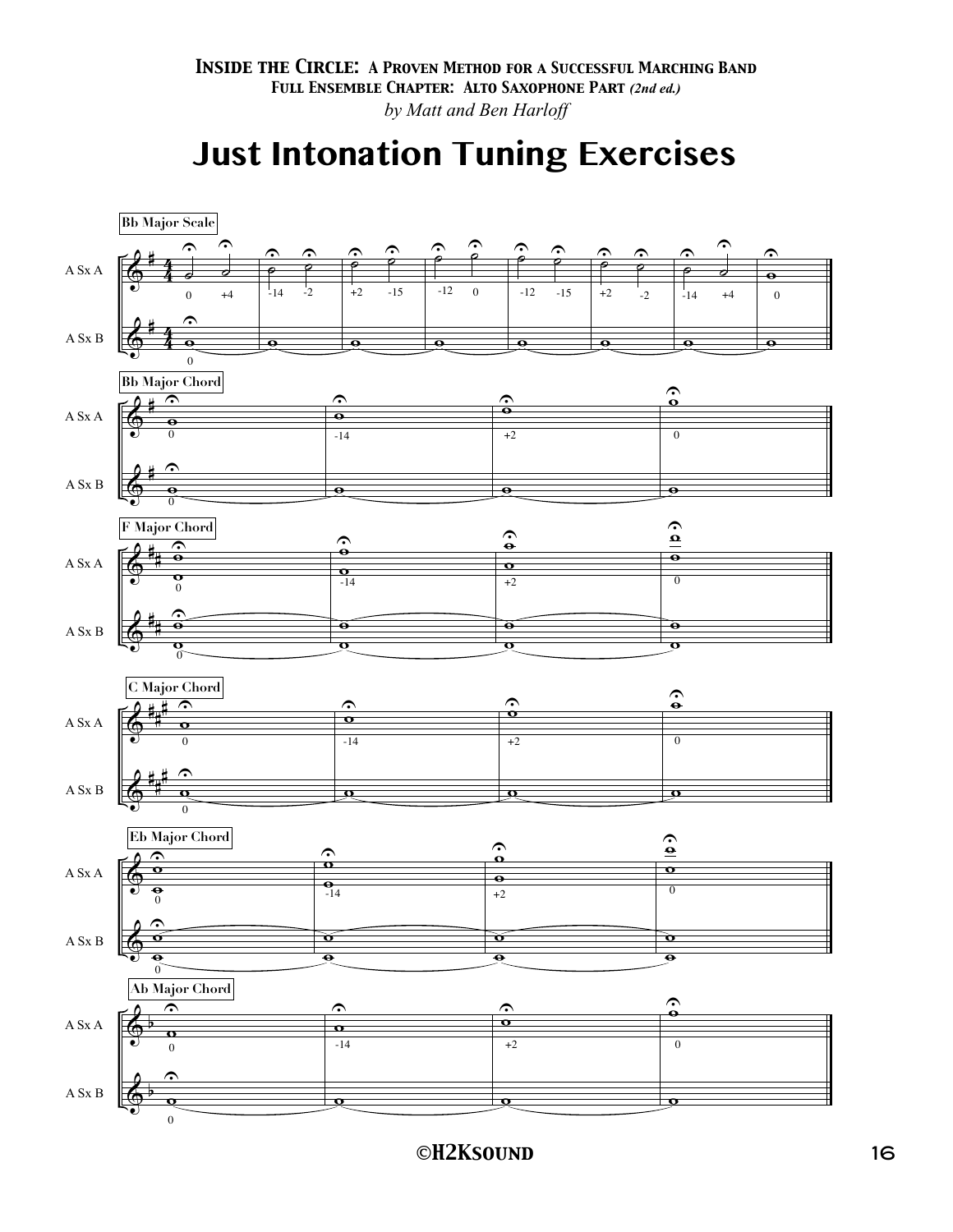Just Intonation Tuning Exercises

![](_page_16_Figure_2.jpeg)

 *©H2Ksound* 17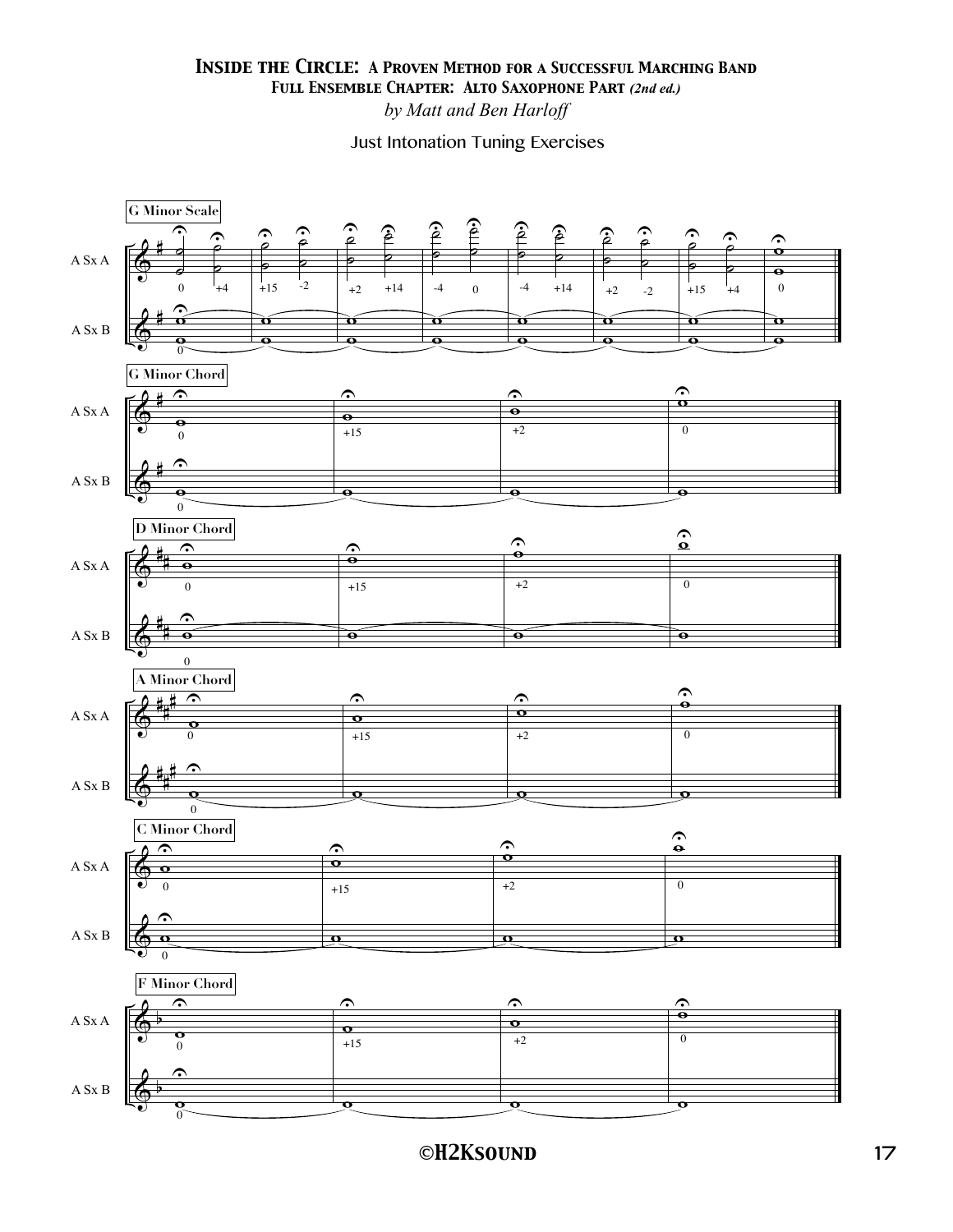#### *Inside the Circle: A Proven Method for a Successful Marching Band*

*Full Ensemble Chapter: Alto Saxophone Part (2nd ed.)*

*by Matt and Ben Harloff*

## **Tuning Chart**

**Materials:** Instrument, tuner and patience.

#### **Tuning Steps:**

Step 1: Tune your fundamental pitch to get the instrument in tune. For Alto Sax: F# top of the staff, D on the staff and B on the staff. For Tenor Sax: B on the staff, C on the staff and G on the staff.

Step 2: Tune the note at a piano dynamic. Write down how many cents out of tune.

Step 3: Tune the note at a mezzo forte. Write down how many cents out of tune.

Step 4: Tune the note at a fortissimo. Write down how many cents out of tune.

Step 5: Experiment how to fix the intonation. Write down ways to place the note in tune.

Repeat Steps 2 through 4 all the way to the highest pitch.

\*\*\*Ways to adjust tuning: Firm-up Embouchure. Loosen Embouchure. Alternate Fingering.

#### **Tips:**

\*Start the chart with the lowest note.

\*When tuning each note, do not adjust the pitch to play in tune. Play the note as natural as possible. This way you will be receiving your most accurate tendency on each pitch.

\*Each dynamic may have a different pitch tendency. Be patient with each dynamic to get the most accurate tendency.

\*Write +13 if you are sharp 13 cents. Write -10 if you are flat 10 cents. Write 0 if you are in tune.

\*Fix?: On the "Fix?" line write down what you need to do to adjust the pitch and play it in tune. You may want to fill out the entire chart come back later to fill in the "Fix?" line.

\*This sheet may take some time. You may have to complete the full chart in a couple of practice sessions.

![](_page_17_Figure_20.jpeg)

 *©H2Ksound* 18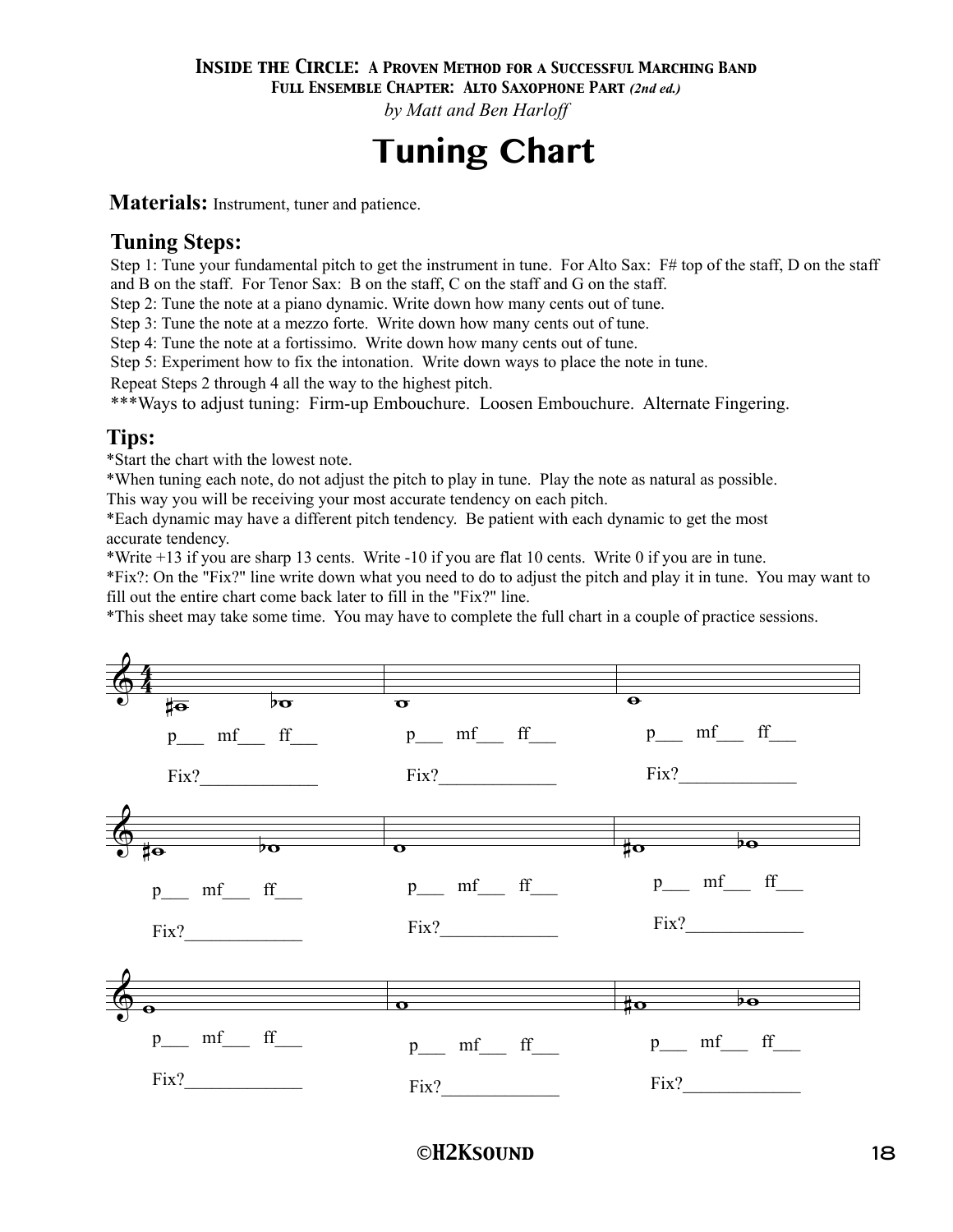*by Matt and Ben Harloff*

Tuning Chart

![](_page_18_Figure_3.jpeg)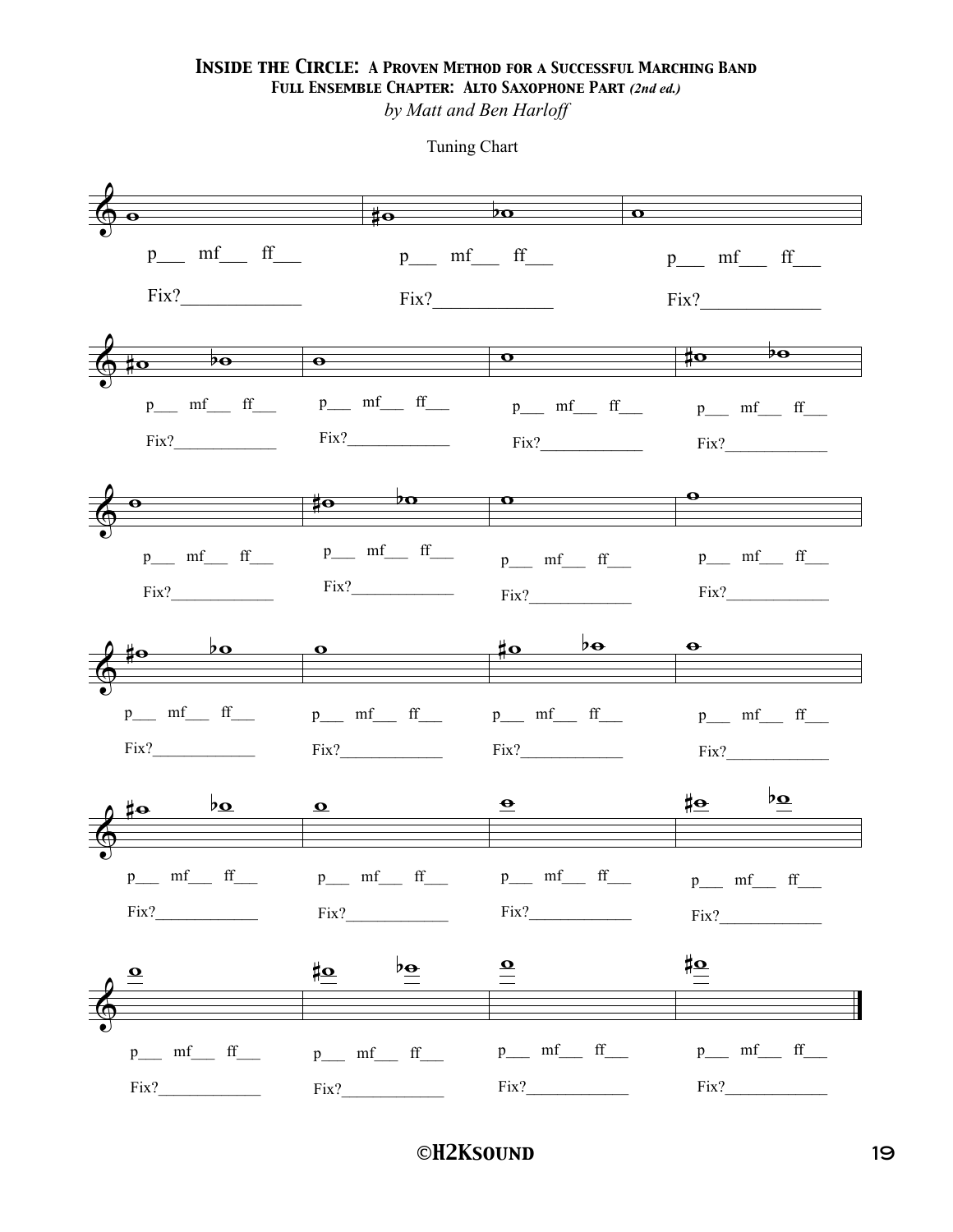#### *Inside the Circle: A Proven Method for a Successful Marching Band*

*Full Ensemble Chapter: Alto Saxophone Part (2nd ed.)*

*by Matt and Ben Harloff*

## **Chorales**

![](_page_19_Figure_4.jpeg)